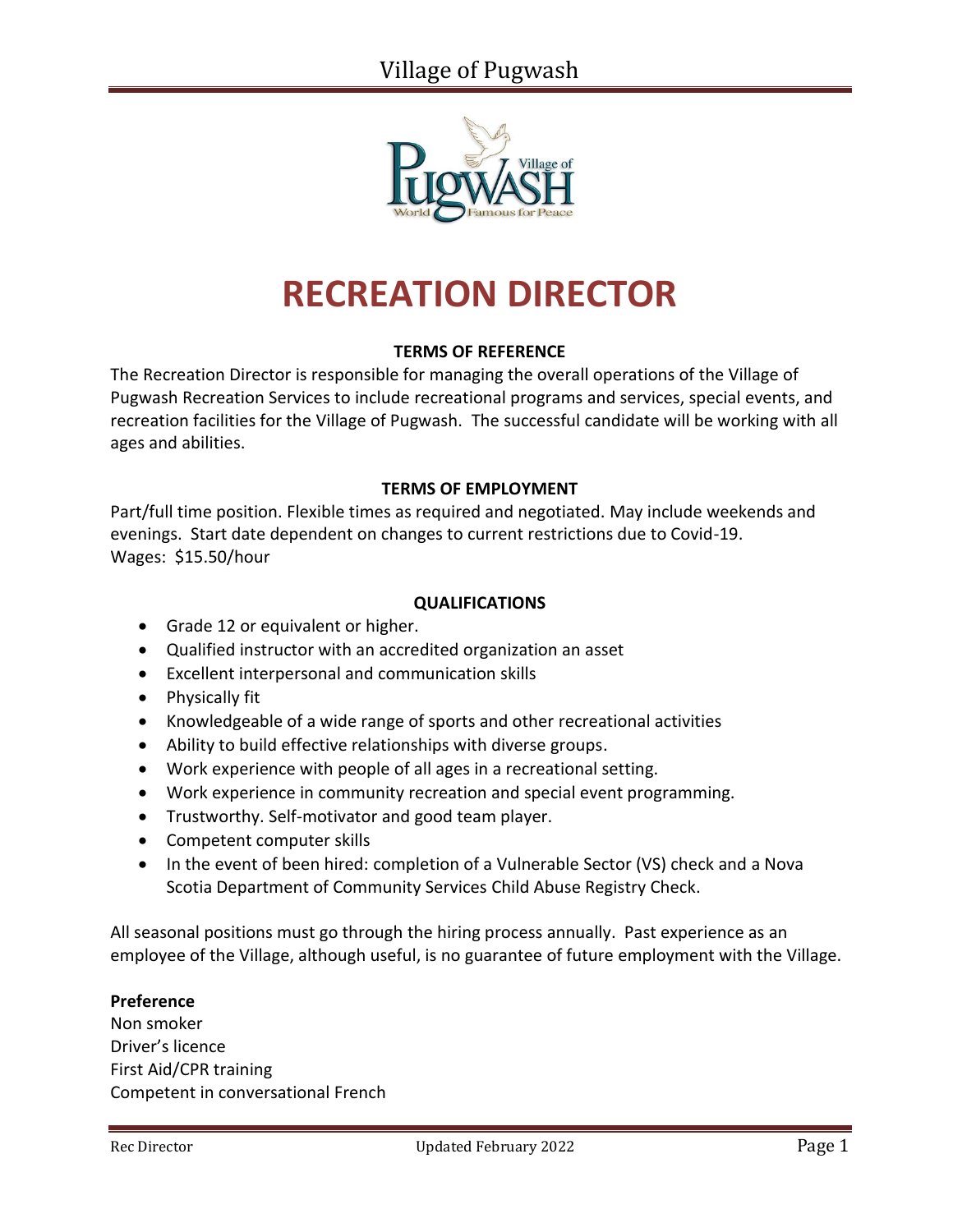# **RESPONSIBILITIES**

- Use or upgrade existing policies and procedures for recreation programs, services, and facilities to be recommended to the Clerk and Treasurer.
- Maintain records of programming and attendance.
- Establish objectives, priorities and long-range goals to meet community needs for recreation programs, services and facilities.
- Use evaluation techniques to determine the effectiveness of recreation programs and services.
- Schedule facilities to avoid conflicting with other users.
- Order supplies as required.
- Establish and maintain liaisons with various community groups and organizations in matters pertaining to recreation programs, services and facility development in Pugwash. Establish partnerships with external regional community groups and/or organizations that promote recreation.
- Collaborate with neighboring municipalities and non profit organizations in the development of facilities and in the delivery of recreation services, programs and special events; including trail and active transportation strategies.
- Monitor Pugwash recreation facilities to ensure federal, provincial and municipal safety standards are met.
- Report any outstanding issues to the Clerk and Treasurer.
- Assist other employees in the performance of their duties as required.

The duties listed above are intended only as illustrations of the various types of work that may be performed. The omission of specific statements of duties does not exclude them from the position.

Send résumé and cover letter to: Lisa Betts, Clerk Treasurer PO Box 220, Pugwash, NS, B0K 1L0 [villagecommission@pugwashvillage.com](mailto:villagecommission@pugwashvillage.com)

Telephone inquiries: 902 243 2946

Application deadline: 4pm **April 1 st 2022**